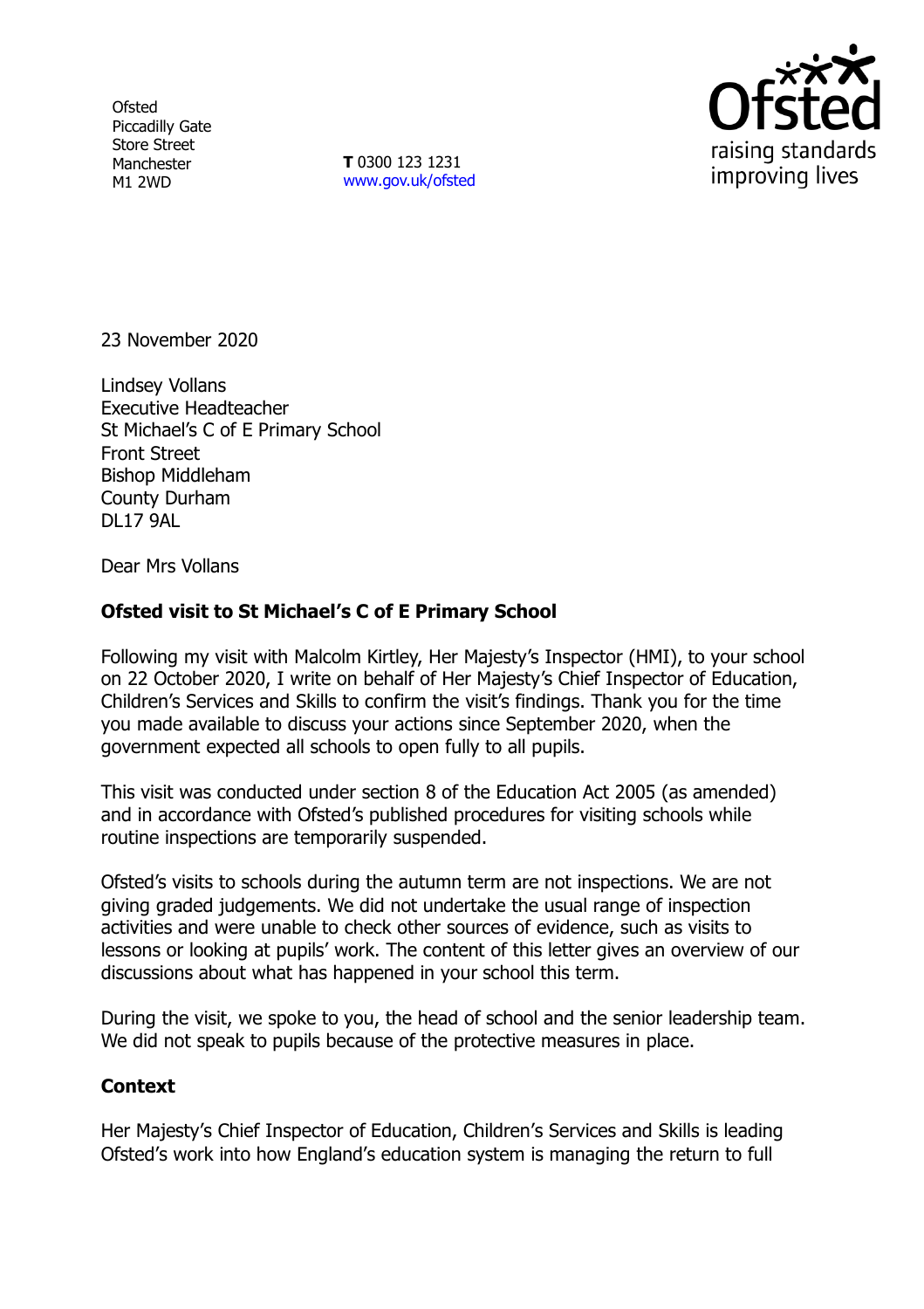

education for pupils, following an extended break in formal schooling due to the COVID-19 (coronavirus) pandemic.

In undertaking this focused work, HMI are visiting a broad range of schools. HMI will visit a sample of:

- approximately 1,200 schools across all Ofsted grades (outstanding, good, requires improvement and inadequate)
- maintained schools, academies and free schools, special schools and centres of alternative provision, including those in cities, and coastal, town or rural communities.

The information from this visit will feed into Ofsted's national reporting so that the insights can be shared with the government and the education sector. We did not find any significant concerns during the visit. In such a case, an inspection report would be published on our website and available to parents and carers.

We did not consider your response to COVID-19 during the spring and summer terms 2020, when the school was not open to all pupils.

## **From this visit, inspectors noted that:**

- The school opened to all pupils on 7 September 2020. Pupils are expected to attend full time.
- Pupils' attendance so far this term is in line with that normally seen at this time of year.
- All pupils are studying the full range of subjects that make up your usual curriculum. Teachers have checked what curriculum content pupils know and remember. You explained how teachers are using this information to plan pupils' learning this term.
- The time spent on different subjects has been changed to prioritise literacy and mathematics. You are teaching additional phonics lessons in Years 1 and 2, and more reading comprehension throughout the school.
- You have made some changes to when parts of the curriculum are taught. For example, in history you will revisit the topic of the First World War later this term.
- Leaders have set up online learning so that teachers can deliver education remotely, should they need to do so as a result of COVID-19 restrictions.

Thank you again for contributing to this important national work. The views and experiences you have shared will help to inform future policy.